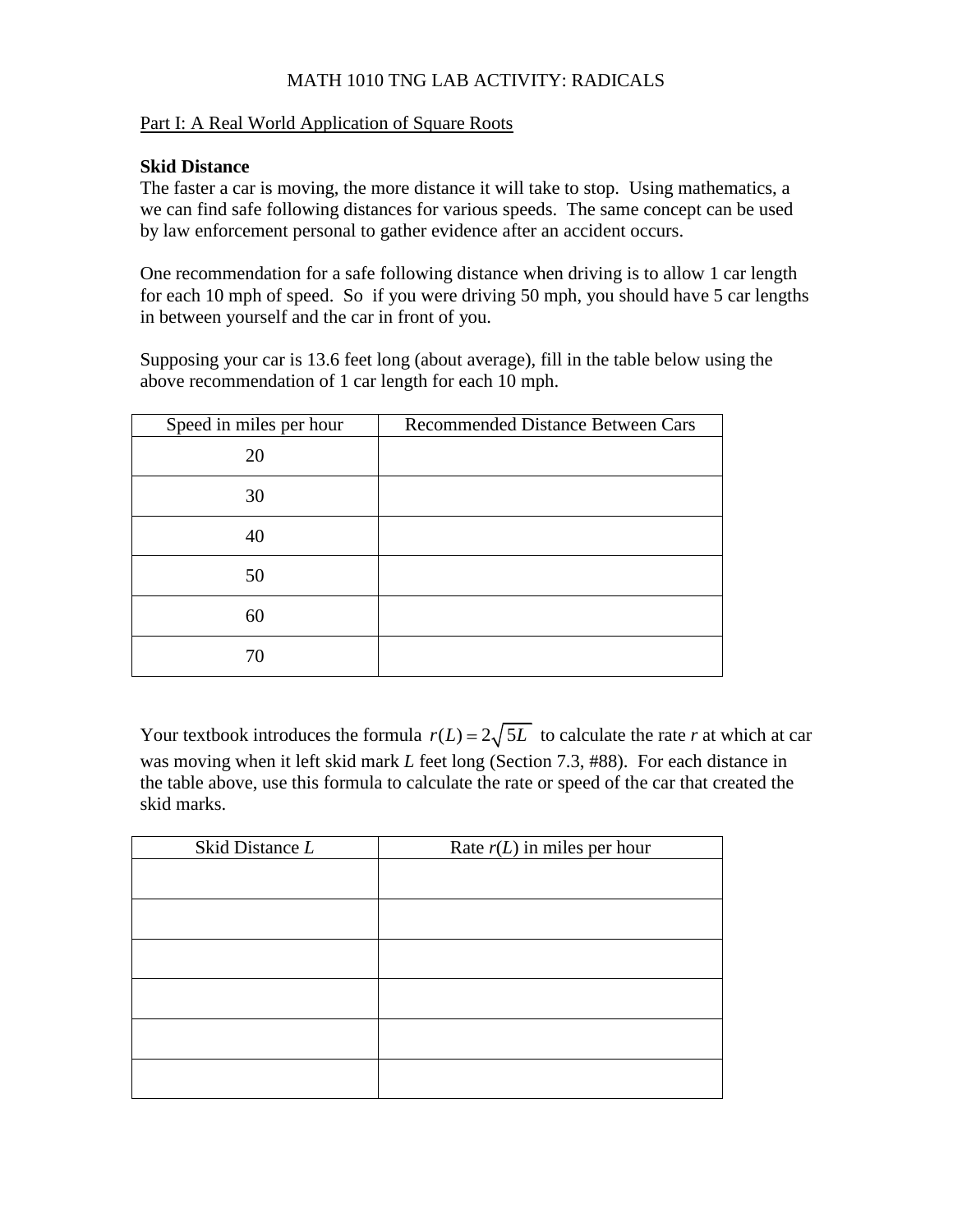Based on this information, do you think the recommended 1 car length for every 10 mph is a good recommendation for the safe distance between cars?

If you were advising a new driver about following distance, what would you recommend?

Do you drive to close to the car in front of you? Be honest!



In reality, the mathematics is much more complicated! The skid distance will depend on many different variables. Click on the following link to discover the truth: [http://mathcentral.uregina.ca/beyond/articles/rcmp/accident.html.](http://mathcentral.uregina.ca/beyond/articles/rcmp/accident.html)

In the formula  $S = 15.9 \sqrt{\frac{R \cdot (f \pm e)}{s}}$ 2  $S = 15.9 \sqrt{\frac{R \cdot (f \pm e)}{R}}$ , what do the variables *f* and *e* represent? Does it make sense that these variables would effect the skid distance?

Discuss the concept of skid distance with your lab buddies. Have you ever skidded in your car? How did the road conditions contribute to the outcome?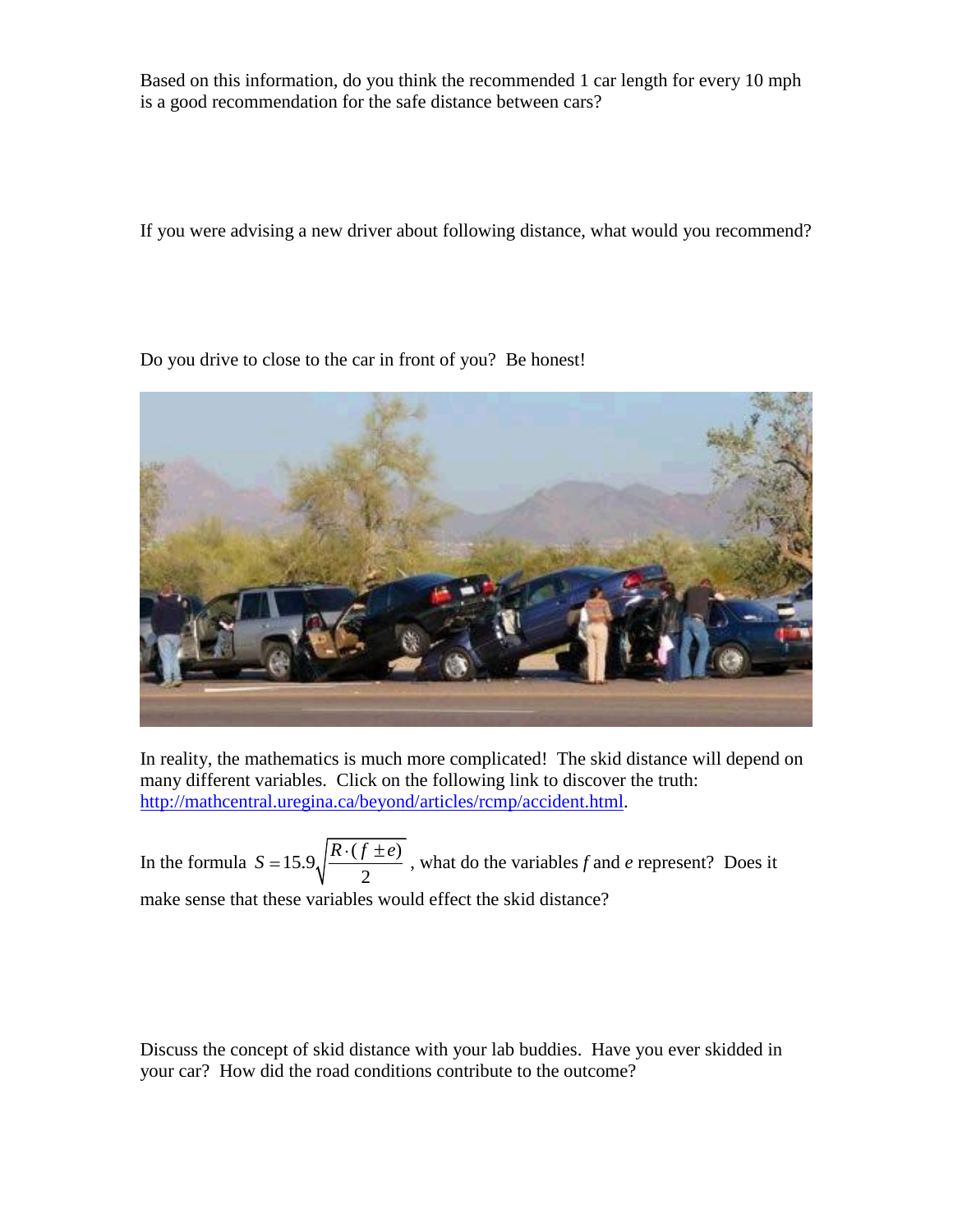## Part II: Graphing Radical Functions

#### **Graphing the Square Root Function**

Given the function  $f(x) = \sqrt{x}$ 

- 1. State the domain of the function:
- 2. List at least **five** exact (*x*, *y*) ordered pairs that lie on the graph. Think about the domain as you choose your *x* values!

### 3. Use your points to graph the function.

|       |         |             |                      |           |                         |       | + + + + + + +    |           |                               | $+$        | $+$                               |                                                                              |                      | $+ +$  | $+$              |            |                                   |                 |                                      |                          |              |                 |           |        | +++++++ <del>++</del> ++++++++++++ |           |               |                                                  |           |                        |                         |              |           |         |                                                   |                   |                  |                          |
|-------|---------|-------------|----------------------|-----------|-------------------------|-------|------------------|-----------|-------------------------------|------------|-----------------------------------|------------------------------------------------------------------------------|----------------------|--------|------------------|------------|-----------------------------------|-----------------|--------------------------------------|--------------------------|--------------|-----------------|-----------|--------|------------------------------------|-----------|---------------|--------------------------------------------------|-----------|------------------------|-------------------------|--------------|-----------|---------|---------------------------------------------------|-------------------|------------------|--------------------------|
|       |         |             |                      |           |                         |       |                  |           |                               |            |                                   |                                                                              | $^{+}$               |        | $+$<br>$+$       |            |                                   |                 | $+ + + + + + +$                      |                          | $+$          |                 | $+$       | $+$    | $+$                                | $+ +$     | $^{+}$<br>$+$ |                                                  |           |                        |                         |              |           |         |                                                   |                   |                  |                          |
|       |         |             |                      |           |                         |       | $+ + + + + + +$  |           |                               | $+$<br>$+$ | $+$                               | $+ + + +$                                                                    |                      | $+$    |                  |            |                                   |                 | + + + + + + + + <del>+</del> + +     |                          |              | $+ + + + +$     |           |        |                                    |           |               | + + + + + + + +                                  |           | $+$                    | $+$<br>$+$              | $+$          |           |         |                                                   |                   |                  |                          |
|       |         |             |                      |           |                         | $+$   | $+$<br>$+$       | $+ +$     |                               | $+$<br>$+$ | $+$                               | $+$<br>$+$                                                                   | $+$<br>$+$           |        | $+$              |            |                                   |                 | $+ + + + + + +$                      | + + +                    |              | $++$            |           | $+$    |                                    |           |               | + + + + + + +                                    | $^{+}$    | $+$                    | $\ddot{}$               |              |           |         |                                                   |                   |                  | $+ +$                    |
|       |         |             |                      |           |                         |       |                  |           | $^{+}$                        |            |                                   |                                                                              | $\ddot{}$            |        | $+$              | $+$        |                                   |                 | $+ + + + +$                          | $+ + +$                  |              |                 |           |        | $+$                                | $+$       | $^{+}$<br>$+$ |                                                  |           |                        |                         |              |           |         |                                                   |                   |                  |                          |
|       |         | $^{+}$      |                      |           |                         |       |                  |           |                               |            |                                   |                                                                              |                      |        |                  |            |                                   |                 |                                      |                          |              |                 |           |        |                                    |           |               | -----------------------                          |           |                        |                         |              | $+$       |         | $+ + + +$                                         | $+$               | $+$              | $+ +$                    |
|       | $+ + +$ | $^{+}$      |                      |           |                         |       |                  |           |                               |            |                                   |                                                                              |                      |        |                  |            |                                   |                 |                                      |                          |              |                 |           |        |                                    |           |               |                                                  |           |                        |                         |              | $+$       |         | $+ + + + +$                                       |                   |                  | $+ +$                    |
|       |         |             |                      |           |                         |       |                  |           |                               |            |                                   |                                                                              |                      |        |                  |            |                                   |                 | $+ + +$                              | $-+ +$                   |              |                 |           |        |                                    |           |               |                                                  |           |                        |                         |              |           |         |                                                   |                   |                  |                          |
|       |         |             |                      |           | $+ + +$                 | $+$   | $+$              | $+ +$     |                               | $+$        |                                   | $+ + + + + + +$                                                              |                      |        | $+$              |            |                                   | $+ + + + + +20$ |                                      |                          |              | $-+ + + + +$    | $+$       |        | $+$<br>$\ddot{}$                   | $+$       |               | $+ + + +$                                        | $\ddot{}$ | $+$                    |                         |              |           |         |                                                   |                   | $+$              | $+ +$                    |
|       |         | $\ddot{}$   |                      |           |                         |       |                  |           |                               |            |                                   |                                                                              |                      |        |                  |            |                                   |                 |                                      |                          | $+ + +$      |                 |           |        |                                    |           |               |                                                  |           |                        |                         |              |           |         |                                                   |                   |                  |                          |
|       |         | $+$         |                      |           |                         |       |                  |           |                               |            |                                   |                                                                              |                      |        |                  |            |                                   |                 |                                      |                          |              |                 |           |        |                                    |           |               | ------------------------                         |           |                        |                         |              |           |         | $+ + + +$                                         | $+$               |                  | $+ +$                    |
|       |         |             |                      |           |                         |       |                  |           |                               |            |                                   |                                                                              |                      |        |                  |            |                                   |                 |                                      |                          |              | -+ + + + + + +  |           |        |                                    |           |               | + + + + + + + + + + + + + + + + + + +            |           |                        |                         |              |           |         |                                                   |                   |                  |                          |
|       |         |             |                      |           |                         |       |                  |           | $+ + + + +$                   |            |                                   |                                                                              |                      |        |                  |            |                                   |                 | + + + + + + + + + + + + +            | $-+$                     |              |                 |           |        |                                    |           |               |                                                  |           |                        |                         |              |           |         |                                                   |                   |                  |                          |
|       |         |             |                      |           |                         |       |                  |           |                               |            |                                   | ++++++++++++++++++++++                                                       |                      |        |                  |            |                                   |                 |                                      | $- + +$                  |              |                 |           |        | + + + + + + + + + + +              |           |               |                                                  |           |                        | + + + + + + +           |              | $+$       |         | $+ + + +$                                         |                   |                  |                          |
| $+ +$ |         |             |                      |           |                         |       |                  |           |                               |            |                                   |                                                                              |                      |        |                  |            |                                   |                 |                                      | $-+ +$                   |              |                 |           |        |                                    |           |               |                                                  |           |                        |                         |              |           |         |                                                   |                   |                  |                          |
|       |         | $\ddot{}$   | $^{+}$               | $^{+}$    | $^{+}$                  | $+ +$ | $^{+}$<br>$^{+}$ |           | $+ + +$                       |            | $+ +$                             | + + + + + + + + + + + +                                                      |                      |        |                  |            |                                   |                 |                                      |                          |              | $+ + + + +$     |           | $+$    | $+$                                | $++$      | $+$           | $++$                                             |           | $\ddot{}$<br>$\ddot{}$ | $^{+}$<br>$^{+}$        | $^{+}$       | $^{+}$    | $^{+}$  | $^{+}$                                            | $^{+}$            | $+$              |                          |
|       |         |             |                      |           |                         |       |                  |           |                               |            |                                   |                                                                              |                      |        |                  |            |                                   |                 |                                      | $-+ +$                   |              |                 |           |        | + + + + + + + + + + +              |           |               | $++$                                             |           |                        | $+ + + + +$             |              | $^{+}$    |         | $+ + + +$                                         | $^{+}$            |                  | $+ +$                    |
|       |         |             |                      |           |                         |       |                  |           |                               |            |                                   | + + + + +                                                                    |                      |        |                  | $^{+}$     |                                   | $+$             | $+ +$                                |                          |              |                 |           |        |                                    |           |               |                                                  |           |                        |                         |              |           |         |                                                   |                   |                  |                          |
|       |         |             |                      |           |                         |       |                  |           | $+ + +$                       |            | $+ +$                             |                                                                              |                      |        |                  |            |                                   |                 |                                      | $-+ +$                   |              |                 | $+ + +$   |        | $+ +$                              | $+ +$     | $+$           |                                                  |           |                        |                         |              |           |         |                                                   |                   |                  | $+ +$                    |
|       |         |             |                      |           |                         |       |                  |           |                               |            |                                   |                                                                              |                      |        |                  |            |                                   | $+ +$           | $+ +$                                |                          |              |                 |           |        | + + + + + + + + +                  |           | $+$           | $++$ +                                           |           |                        | $+ +$                   |              |           |         |                                                   |                   |                  |                          |
|       |         |             |                      |           |                         |       |                  |           |                               |            |                                   | $+ + + + +$                                                                  |                      |        | $^{+}$<br>$^{+}$ | $^{+}$     |                                   |                 |                                      | $-+ +$                   |              |                 |           |        |                                    |           |               | + + + + + + + + + + + + + + + + + +              |           |                        |                         | $\ddot{}$    | $+$       | $++$    | $+$                                               |                   |                  |                          |
|       |         |             |                      |           |                         |       |                  |           |                               |            |                                   |                                                                              |                      |        |                  |            |                                   |                 |                                      |                          |              |                 |           |        |                                    |           |               |                                                  |           |                        |                         |              |           |         |                                                   |                   |                  |                          |
|       |         |             |                      |           |                         |       |                  |           |                               |            |                                   |                                                                              | $^{+}$               |        |                  | $^{+}$     | $+$                               | $+ +$           | $+5$                                 |                          |              |                 |           |        |                                    |           |               |                                                  |           |                        |                         |              |           |         |                                                   |                   |                  |                          |
|       |         |             |                      |           |                         | $+$   | $+$              |           |                               |            |                                   | + + + + + + + + + + + + + + + + + + +                                        |                      |        |                  |            |                                   |                 |                                      | $- + +$                  |              | $+$             | $+ + + +$ |        | $+ +$<br>$+$                       | $+$       | $+$<br>$+$    | $++$                                             |           |                        | $+$<br>$+$              |              |           |         | $+ +$                                             |                   |                  |                          |
|       |         | ÷           |                      |           |                         |       |                  |           |                               |            |                                   |                                                                              |                      |        |                  |            |                                   |                 |                                      |                          |              |                 |           |        |                                    |           |               | ++++++++++++++++++++                             |           |                        |                         | $+$          |           |         |                                                   | + + + + + + + +   |                  |                          |
|       |         |             |                      |           |                         |       |                  |           |                               |            |                                   |                                                                              |                      |        |                  |            |                                   |                 |                                      |                          |              |                 |           |        |                                    |           |               | ----------------------                           |           |                        |                         | $\leftarrow$ |           |         |                                                   | $+ + + + + + + +$ |                  |                          |
|       |         |             |                      |           |                         |       |                  |           |                               | ÷          |                                   |                                                                              |                      | $+ +$  |                  |            |                                   |                 | <b>++++++++</b>                      |                          |              |                 |           |        |                                    |           |               | ++++++++++++++++                                 |           |                        |                         |              |           |         |                                                   |                   | + + <del>4</del> |                          |
|       |         |             |                      |           |                         |       |                  |           |                               |            |                                   |                                                                              |                      |        |                  |            |                                   |                 |                                      |                          |              |                 |           |        |                                    |           |               |                                                  |           |                        |                         |              |           |         |                                                   |                   |                  |                          |
|       |         |             |                      |           |                         |       |                  |           |                               |            |                                   |                                                                              |                      |        |                  |            |                                   |                 |                                      |                          |              |                 |           |        |                                    |           |               |                                                  |           |                        |                         |              |           |         |                                                   |                   |                  |                          |
| $+ +$ |         | $^{+}$<br>÷ |                      |           |                         |       |                  | $\ddot{}$ | ÷                             |            |                                   |                                                                              |                      |        |                  |            |                                   |                 |                                      |                          |              |                 |           |        |                                    |           |               |                                                  |           |                        |                         |              |           |         |                                                   |                   |                  |                          |
|       |         | $\ddot{}$   | $\ddot{\phantom{1}}$ | †_≵5† †   | $+ + + + +$             |       | $+20^{+}$        | $+ + + +$ |                               |            |                                   |                                                                              |                      |        |                  |            |                                   |                 |                                      |                          |              |                 |           |        |                                    |           |               | ┾╍╒╒╒╒╒╒╒┇╒╒╒╒┇╒╒╒╒╬╓╒╒╒<br>┿╒╒╒╒╒╒╒╒╒╒╒╒╒╒╒╒╒╒╒ |           |                        |                         |              |           |         | $^{+}_{+}$ + $^{+}_{+}$ + $^{+}_{+}$ + $^{+}_{+}$ |                   |                  | $_{+}^{+}\mathbf{\Phi }$ |
|       |         |             |                      |           |                         |       |                  |           |                               |            |                                   |                                                                              |                      |        |                  |            |                                   |                 |                                      | + + +                    |              |                 |           |        |                                    |           |               | + + + + + + + + + + + + + + + + + + +            |           |                        |                         |              |           |         | $+ + + + + +$                                     |                   |                  | $+ +$                    |
|       |         | ÷           | $\ddot{\phantom{1}}$ |           |                         |       |                  |           |                               |            |                                   |                                                                              |                      |        |                  |            |                                   |                 |                                      |                          | $+ + +$      |                 |           |        |                                    |           |               | + + + + + + + + + + + + + + + + +                |           |                        |                         |              |           |         |                                                   |                   |                  |                          |
|       |         |             |                      |           |                         |       |                  |           |                               |            |                                   |                                                                              | $\ddot{\phantom{1}}$ |        |                  | $+ +$      | $\ddot{\phantom{1}}$              | $+ +$           | $\rightarrow$                        | $+ + +$                  |              |                 |           |        | <b>+++++++++++</b>                 |           |               |                                                  |           |                        |                         |              |           |         |                                                   |                   |                  |                          |
|       |         |             |                      |           |                         |       |                  |           |                               |            |                                   |                                                                              |                      |        |                  |            |                                   |                 |                                      | — + +                    |              |                 |           |        |                                    |           |               | + + + + + + + + + + + + + + + + +                |           |                        |                         |              |           |         |                                                   |                   |                  |                          |
|       |         |             |                      |           |                         |       |                  |           |                               |            |                                   | + + + + + + + + + + + + + + + + + + + +                                      |                      |        |                  |            |                                   |                 |                                      |                          | $+ +$        |                 |           |        |                                    |           |               | + + + + + + + + + + + + +                        |           |                        |                         |              |           |         |                                                   |                   |                  |                          |
|       |         |             |                      |           |                         |       |                  | $+ + + +$ |                               |            | $+ +$                             | + + + + + + + + + + + +                                                      |                      |        |                  |            |                                   |                 |                                      | $+ + +$                  |              |                 |           |        |                                    |           |               | + + + + + + + + + + + + +                        |           |                        |                         |              |           |         |                                                   |                   |                  |                          |
|       |         |             |                      |           |                         |       |                  |           |                               |            |                                   |                                                                              |                      |        |                  |            |                                   |                 |                                      |                          |              |                 |           |        |                                    |           |               |                                                  |           |                        |                         | $\pm$        | $\ddot{}$ |         |                                                   |                   |                  |                          |
|       |         |             |                      |           | $+ + + +$               |       |                  |           |                               |            |                                   |                                                                              |                      |        |                  |            |                                   |                 |                                      | $-++$                    |              |                 |           |        |                                    |           |               | + + + + + + + + + + + + +                        |           |                        |                         |              |           |         |                                                   |                   |                  |                          |
|       |         |             |                      |           |                         |       |                  |           |                               |            |                                   |                                                                              |                      |        |                  |            | $+ + + + +$                       |                 | $+ +$                                |                          |              |                 |           |        |                                    |           |               |                                                  |           |                        |                         |              |           |         |                                                   |                   |                  |                          |
|       |         |             |                      |           |                         |       |                  |           | $\ddot{\phantom{1}}$          | $+$        |                                   | + + + + + + + + + + + + + +                                                  |                      |        |                  |            |                                   |                 |                                      |                          | $+ + +$      |                 |           |        |                                    |           |               | + + + + + + + + + + + + +                        |           |                        |                         |              |           |         |                                                   |                   |                  |                          |
|       |         | $+$         |                      |           |                         | $+ +$ |                  |           | ÷                             |            |                                   | + + + + + + + + + + + + +                                                    |                      |        |                  |            |                                   |                 |                                      | $-+$                     |              |                 |           |        |                                    |           |               | + + + + + + + + + + + + +                        |           |                        |                         |              |           |         |                                                   |                   |                  | $+ +$                    |
| $+ +$ |         |             |                      |           | + + + + + + + + + +     |       |                  |           |                               | $+$        |                                   | + + + + + + + + + + + + + +                                                  |                      |        |                  |            |                                   |                 |                                      |                          |              |                 |           |        |                                    |           |               |                                                  |           |                        | $+ + +$                 |              | $^{+}$    | $+ + +$ | $^{+}$                                            |                   |                  |                          |
|       |         |             |                      |           |                         | $+ +$ |                  | $+$       | $\ddot{\phantom{1}}$          |            |                                   | +++++++++++ <b>45</b>                                                        |                      |        |                  |            |                                   |                 |                                      | $+ + +$<br>$+$           |              |                 |           |        |                                    |           |               | + + + + + + + + + + +                            |           | ÷<br>$+$               | $^{+}$<br>$+ + +$       | $^{+}$       |           |         | $+ + + + +$                                       |                   |                  |                          |
|       |         |             |                      |           |                         |       |                  |           | $\ddot{\phantom{1}}$<br>$+ +$ | ÷<br>$+$   | $\ddot{\phantom{1}}$<br>$\ddot{}$ | $\ddot{\phantom{1}}$                                                         |                      |        |                  |            |                                   |                 | + + + + + + + + + + +                |                          | $+ +$        |                 |           |        |                                    |           |               | + + + + + + + + + + + + +<br>$+ + + +$           |           |                        | $+$<br>$\ddot{}$        |              |           |         |                                                   |                   |                  |                          |
|       |         |             |                      |           |                         |       |                  |           |                               |            |                                   |                                                                              |                      |        |                  |            |                                   |                 | + + + + + + + + + +<br>$+ + + + + +$ | $\overline{\phantom{0}}$ |              | $+ + + + + + +$ |           |        |                                    |           |               |                                                  |           |                        |                         |              |           |         |                                                   |                   |                  |                          |
|       |         |             |                      |           | + + + + + + + + + + + + |       |                  |           |                               |            |                                   | $+$<br>$\ddot{\phantom{1}}$                                                  | $+ +$                | $+$    |                  |            |                                   | + + + + + + +   |                                      |                          | $+ +$        | $+ + + + + + +$ |           |        | $\pm$                              | $\ddot{}$ |               |                                                  |           |                        | + + + + + + + + + + + + |              |           |         |                                                   |                   |                  |                          |
|       | $+ +$   | $^{+}$      |                      |           | + + + + + + + + + + + + |       |                  |           |                               |            |                                   | $+$<br>$\ddot{\phantom{1}}$                                                  |                      |        |                  |            |                                   |                 | + + + + + + + + + + 20               |                          |              |                 |           |        |                                    |           |               |                                                  |           |                        | + + + + + + + + + + + + |              |           |         |                                                   |                   |                  | $+ +$                    |
|       |         |             |                      | $+ + + +$ |                         |       | $+ + + +$        | $+$       | $+$                           | $+$<br>$+$ | $+$                               | $^{+}$                                                                       | $+ +$                |        |                  | $+$        | $+$                               |                 | $+ + + +$                            | $+ + +$                  |              |                 |           |        |                                    |           |               |                                                  | $+ + +$   |                        | $+ + +$                 |              |           |         |                                                   |                   |                  |                          |
|       |         |             |                      |           |                         |       |                  |           |                               |            |                                   | $+ + + +$                                                                    |                      | $+$    | $+$              |            |                                   |                 | $+ + + + + + +$                      | + + +                    |              | $+ + + +$       |           |        |                                    | $+ +$     | $^{+}$        |                                                  |           |                        |                         |              |           |         |                                                   |                   |                  |                          |
|       |         |             | $+$                  | $+ + +$   |                         |       | $+ + + +$        |           |                               |            |                                   | + + + + + + + + +                                                            |                      |        | $+$              |            |                                   |                 | + + + + + +                          |                          |              | ++++++          |           |        | $^{+}$                             | $+$       |               | + + + + + +                                      |           |                        | $+ + + +$               |              | ÷         | $+$     | $^{+}$                                            |                   |                  |                          |
|       |         |             |                      |           | $+ +$                   |       | $+ + + +$        | $+$       | $+ +$                         |            | $+ +$                             | $+ + + +$                                                                    |                      | $\div$ | $+$<br>÷         | ÷          | $\ddot{\phantom{1}}$              |                 | $+ + + + +$                          | $+ + +$                  |              | $+ + +$         |           |        | $+$                                | $+$       |               | + + + + + +                                      |           | $+$                    | $+$<br>$+$              | $+$          |           | $+$     | $+$                                               |                   |                  |                          |
|       |         |             |                      |           |                         |       |                  |           |                               |            |                                   | +++++++++++++++++++++ <mark>25</mark>                                        |                      |        |                  |            |                                   |                 |                                      |                          |              | -+ + + + + +    |           |        |                                    |           |               | + + + + + + + + + + + + + +                      |           |                        |                         |              |           |         |                                                   |                   |                  |                          |
|       |         |             |                      |           | + + + + + + + + + + +   |       |                  |           |                               |            |                                   | $+ + + + + +$                                                                |                      |        | $^{+}$<br>$^{+}$ | $+$        | $\ddot{\phantom{1}}$<br>$\ddot{}$ |                 | $+ + +$                              | $-+$                     |              |                 | $^{+}$    | $^{+}$ |                                    |           |               | + + + + + + + + + + + + + +                      |           |                        |                         |              |           | $+ +$   |                                                   |                   |                  |                          |
|       | $+ + +$ |             |                      |           |                         |       |                  |           |                               |            |                                   | + + + + + + + + + + + + + + + + +<br>+ + + + + + + + + + + + + + + + + + + + |                      |        | $+$<br>$+$       | $+$<br>$+$ |                                   | $+$             | $\pm$<br>$+ + \cdot$                 | $\leftarrow$             | $\leftarrow$ |                 |           |        |                                    |           |               | ++++++++++++++++++++++++                         |           |                        |                         |              |           |         |                                                   |                   |                  |                          |

5. Compare your graph to the graph of another student. Are they the same? Did you use the same points? Discuss the graph with your lab buddy and be sure you agree.